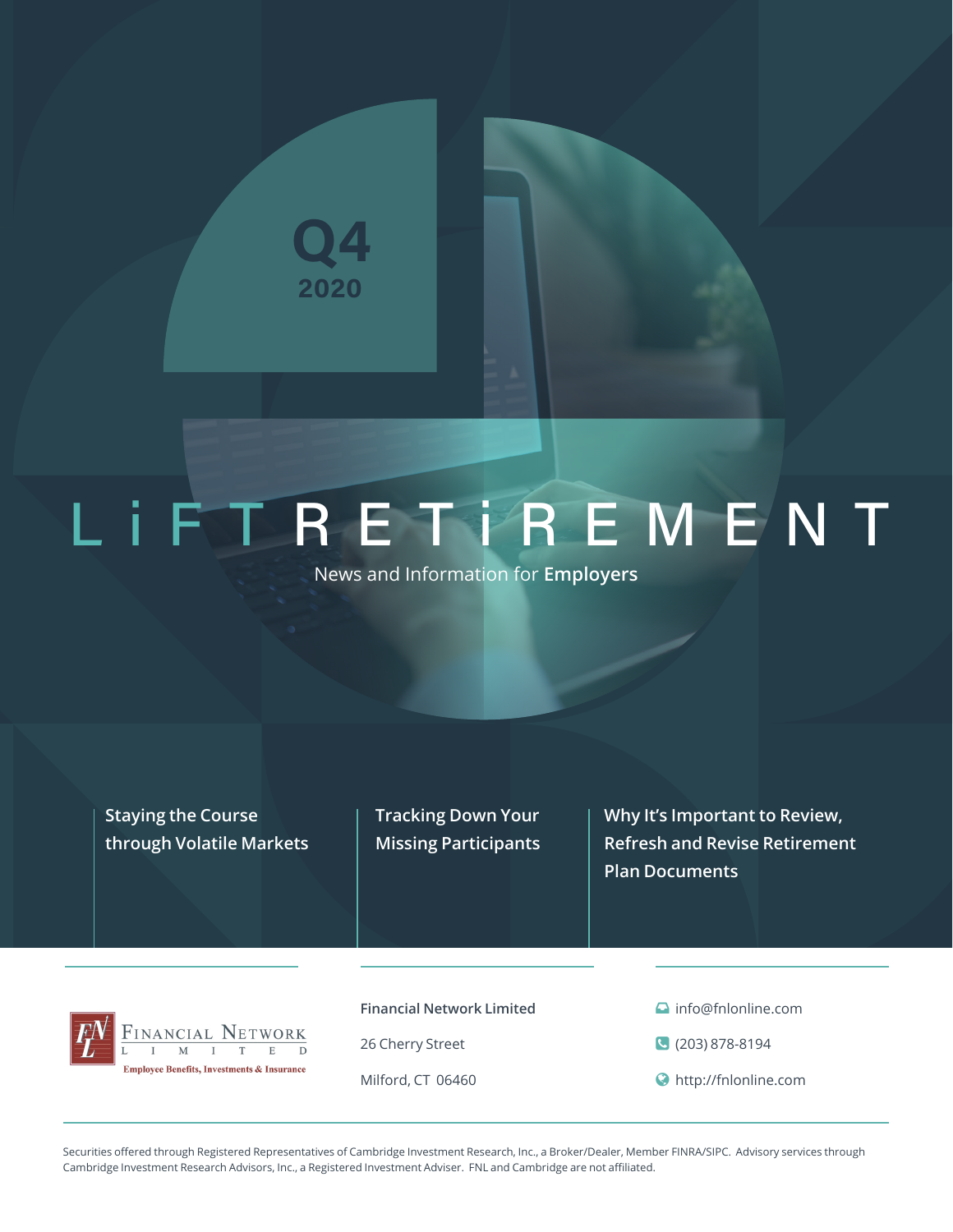# Staying the Course through **Volatile Markets**



# $\overline{\ln}$   $\blacktriangleright$

*Uncertain times can bring turbulent stock markets, but it's important to stay calm and stay the course. Here's how you can encourage your investors to maintain a long-term investment strategy to weather the ups and downs of the stock market.* 

#volatility #stockmarket #retirement #401k

**Turbulent times can bring turbulent markets. Many factors cause chaotic swings in the investing world including housing bubbles, political elections, international instability, and as we have seen recently, a global health pandemic.**

**Despite the financial queasiness this can have, experts consistently have one piece of advice for investors: stay calm** *and* **stay the course. Maintaining a long-term investment strategy can help weather the storm of a volatile stock market, whereas reacting irrationally or panicking is the last thing investors should do.** 

#### **History Tends to Repeat**

There are a few ways to keep nerves at bay amidst a sea of daunting headlines.

First, a historical review shows that market fluctuations are normal. This should serve as a comforting reminder during unstable conditions. According to Fidelity, "...while market downturns may be unsettling, history shows stocks have recovered and delivered long-term gains."1

From 1995 to 2019 (a period that includes major drops due to the tech bubble burst, the 2008 market crash

and the Great Recession), the average growth rate of the S&P 500 (which tracks the stock performance of 500 large companies on U.S. stock exchanges) was 11.9 percent (including dividends).<sup>2</sup>

While no one can predict the stock market with absolute certainty, the significant crashes of the last century all saw periods of recovery. For example, after the 2008 market crash, the recovery began almost immediately and achieved an eventual increase of 178% in 5-year returns.3

Moneychimp. "Compound Annual Growth [Rate \(Annualized Return\)." July 2020.](http://www.moneychimp.com/features/market_cagr.htm)

Fidelity Viewpoints. "6 Tips to Navigate [Volatile Markets." Fidelity. July 2020.](https://www.fidelity.com/viewpoints/investing-ideas/strategies-for-volatile-markets)

Fidelity Viewpoints. "6 Tips to Navigate [Volatile Markets." Fidelity. July 2020.](https://www.fidelity.com/viewpoints/investing-ideas/strategies-for-volatile-markets)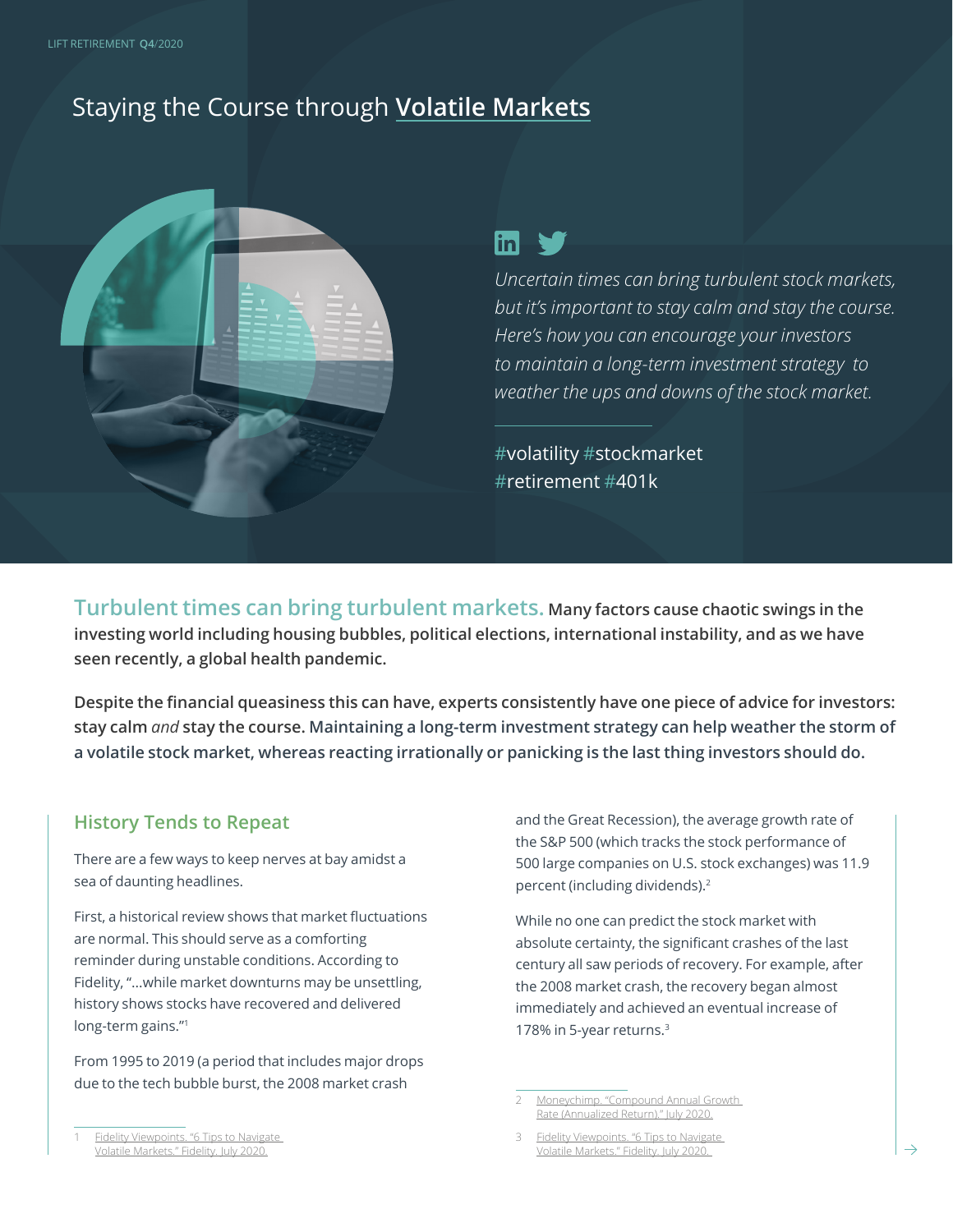These past events reinforce the importance of focusing on long-term financial strategies and goals, not shortterm fluctuations. The markets will have bull and bear runs which need time to play out without trying to anticipate short-term trends.

Past performance is no guarantee of future results.

#### **Don't Try to Catch a Falling Knife**

Another potential mistake made by investors is to stop saving during a market downturn. On the heels of the 2008 crash, one study found that more than a quarter of respondents either stopped saving for retirement or stopped adding to their 401(k).4

However, had they stayed put, their returns would have likely had substantial gains.

Fidelity Investments reports that the average 401(k) retirement plan balance rose by 466% to \$297,700 between 2009 and 2019. Furthermore, the average retirement savings of millennials, many of whom would have been at the early stages of their work career, would have experienced an upward portfolio shift of 1,762% from \$7,000 in Q1 of 2009 to just under \$130,000 in 2019.<sup>5</sup> While past results are no guarantee of future results, it's important to point out in this example that when participants stay the course, it can really pay off.

A popular way to continue savings momentum when nerves are being tested is dollar-cost averaging (DCA), or, in other words, investing a fixed amount on a regular schedule (e.g. per pay period) that generally results in buying more shares when prices are low and less shares when they are high.

Dollar-cost averaging is a stabilizing approach. It can take away some of the fear of timing risk and become less of a system shock than lump sum investing. Dollarcost averaging does not ensure a profit and does not protect against loss in declining markets.

**You Need Lemons to Make Lemonade** 

Downturns are a perfect time for Participants to rebalance their portfolios. This can help to manage risk exposure and could be an opportunity to reposition the portfolio for a potential recovery.

Market downturns are a part of any market cycle so it's best for Participants to keep a steady hand and consider all options to weather through this market cycle as well as the next one. We at FNL remain ready to help guide your Participants asset allocation decisions.

*Information provided herein is not, and should not be regarded as, investment advice or as a recommendation. Investing involves risk, including potential loss of principal.*

<sup>4</sup> [Betterment. "Betterment's Consumer Financial Perspectives](https://www.betterment.com/uploads/2018/09/Betterment-Consumer-Financial-Perspectives-Report.pdf)  [Report:10 Years After the Crash." Sept 2018.](https://www.betterment.com/uploads/2018/09/Betterment-Consumer-Financial-Perspectives-Report.pdf)

<sup>5</sup> [Fidelity. "Q1 2019 Retirement Analysis." May 2019.](file://C:\Users\missy\Dropbox%20(401(k)%20Marketing)\401(k)%20RPM\2020%20RPM%20Quarterly%20Documents\Q4%202020\1.%20Team%20Drafts%20+%20Peer%20Edits\Blog%20Article%20-%20Staying%20the%20Course%20Through%20Volatile%20Markets\Drafts\.%20https:\www.fidelity.com\bin-public\060_www_fidelity_com\documents\press-release\quarterly-retirement-trends-050919.pdf)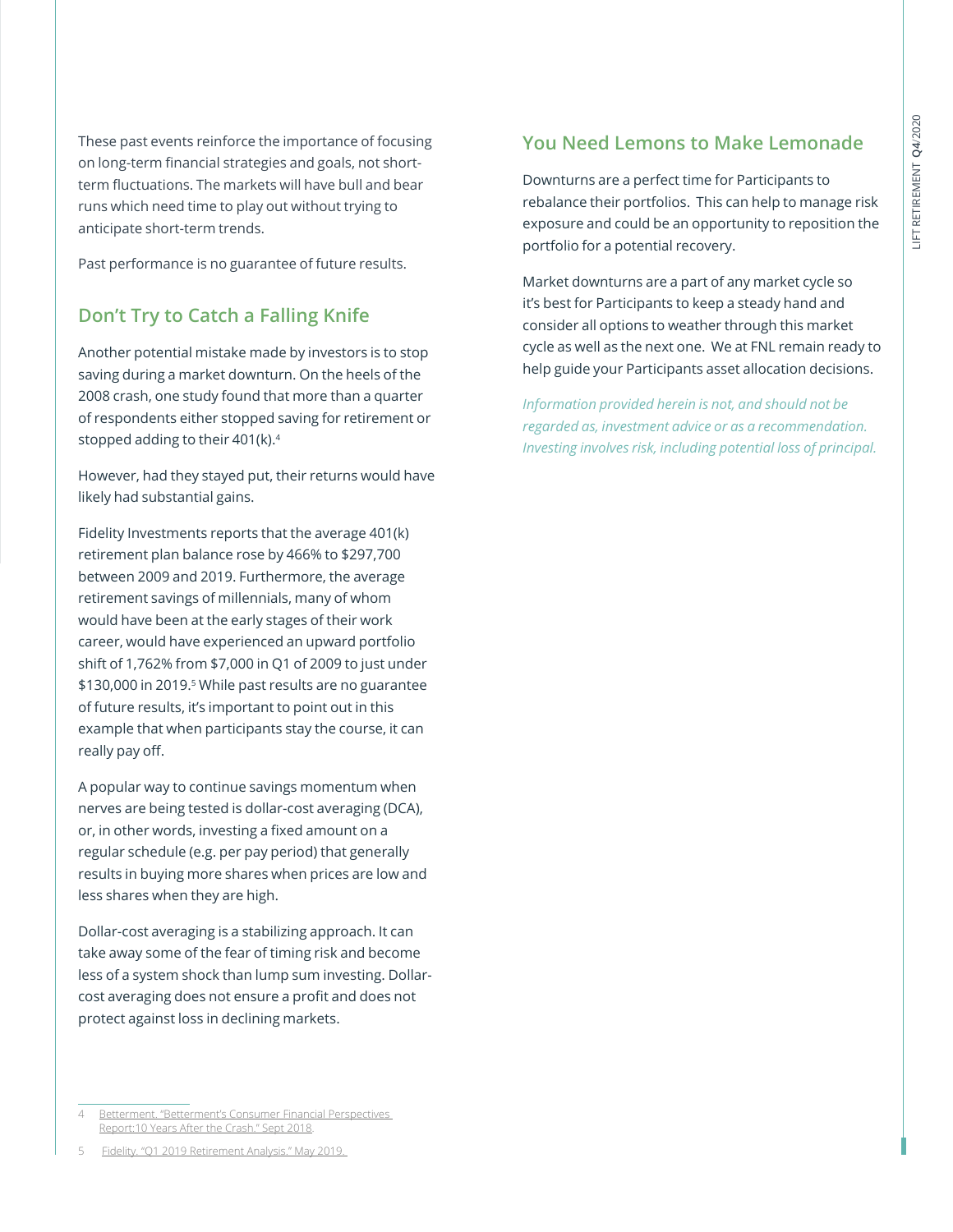# Tracking Down Your **Missing Participants**



## $\mathsf{lin}$

*Do you have missing participants? Missing participants are former employees with an active account balance – and if left unchecked, they can increase plan fees and increase a Sponsor's Fiduciary Liability.* 

#401kplans #missingparticipants #ERISA #DOL #IRS #retirementplans #fiduciary

**If you have terminated participants with balances in your 401(k) plan, some of whom you can't locate, you're not alone; missing participants are an industry-wide problem.** 

What is a missing participant? A missing participant is a former employee who has left funds in a qualified retirement plan (ex. 401(k) plan) at their former employer but has failed to keep their contact information current and is no longer actively managing their plan account.

A 2018 survey by Boston Research Technologies and the Retirement Clearinghouse estimates that 11% of terminated employees have stale addresses in their plans and 1 of 5 relocations result in a missing plan participant; their research also suggested an excess of 3 million missing participants.1

#### **The Problem of Missing Participants**

There are two main reasons why participants disappear. The first is frequent job-hopping, and the second is not keeping plan contact information up-todate. Boston Research Technologies found another reason—one-third of their respondents didn't know they had an account with a previous employer.<sup>2</sup>

Missing participants have become a big enough problem that it has caught the attention of the Internal Revenue Service (IRS) and Department of Labor (DOL), who are stepping up plan audits to see if you're making the requisite effort to find your plan's missing participants.

<sup>1</sup> [Boston Research Technologies and Retirement Clearinghouse. "The](https://info.rch1.com/hubfs/Presentation_Decks/MWF_Missing_PPT_Survey.pdf)  [Mobile Workforce's Missing Participant Problem." March 13, 2018.](https://info.rch1.com/hubfs/Presentation_Decks/MWF_Missing_PPT_Survey.pdf)

<sup>2</sup> [Boston Research Technologies and Retirement Clearinghouse. "The](https://info.rch1.com/hubfs/Presentation_Decks/MWF_Missing_PPT_Survey.pdf)  [Mobile Workforce's Missing Participant Problem." March 13, 2018.](https://info.rch1.com/hubfs/Presentation_Decks/MWF_Missing_PPT_Survey.pdf)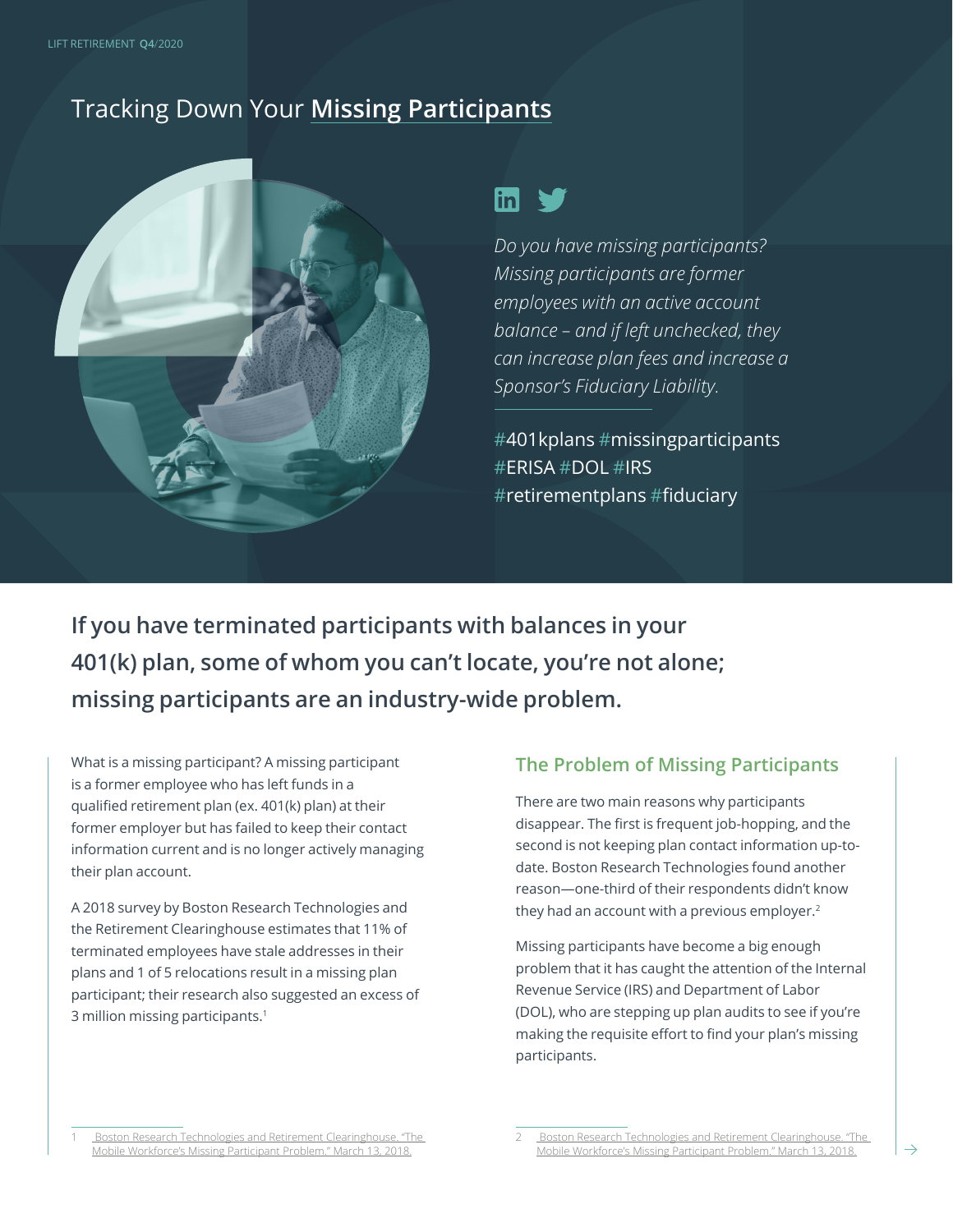It's important to find your missing participants; they cost you money and increase your fiduciary liability. Plus, it's much easier to administer a plan with clean data.

- **—** TPAs and recordkeepers typically charge by the number of participants in the plan so terminated participants present an increased administrative cost.
- **—** 401(k) plans are required to be audited when the number of participants, including the terminated ones, exceeds 100.
- **—** Terminated employees with vested account balances who leave their accounts in the plan for more than a year must be reported to the IRS on Form 8955-SSA.
- **—** Terminated participants with balances must be mailed benefit statements and other required plan notices, which increases administrative costs.
- **—** Uncashed distribution checks increase your fiduciary liability, as does the failure to locate the missing participants to whom the money belongs.
- The DOL is stepping up its enforcement efforts, such as plan audits, to hold plan sponsors responsible for finding their missing participants.
- **—** Your plan could be disqualified if you haven't made a genuine effort to find your missing participants.
- **—** The SECURE Act of 2019 charges a penalty of \$10 per day ― maximum of \$10,000 ― for failing to file or mail a required notice of a plan change.

#### **Plan Sponsor Responsibilities**

As a plan fiduciary, you are required under the Employee Retirement Income and Security Act of 1974 (ERISA) to make every reasonable effort to find your plan's missing participants. However, you have a couple of challenges facing you, says David Kaleda of the Groom Law Group:3

- **—** First, identifying who is missing, discovered chiefly through returned mail or emails, unanswered phone calls or uncashed checks.
- **—** Secondly, if there are uncashed benefit checks, you and your financial institution/ trustee should work together to find the missing participants. Uncashed checks are still plan assets and if unclaimed, represent a serious fiduciary liability.

But it's not easy and there's a lot of uncertainty around how to go about it. The most recent guidance is from the DOL, Field Assistance Bulletin (FAB 2014-01), but it only addresses the missing participants of terminated plans. The guidance can be useful to ongoing plans; however, some plan sponsors are using it as a roadmap to find their missing participants.

FAB 2014-01 recommends taking the following steps:4

- **—** Send a notice via certified mail to the participant's last known address
- **—** Check related plan and employer records
- **—** Contact the designated plan beneficiary
- **—** Use free electronic search tools
- **—** Use additional methods if the above don't produce a correct address:
	- **>** Proprietary electronic search tools
	- **>** Commercial locator services
	- **>** Credit reporting agencies

Finally, document everything! It's important to have a written policy in place detailing the steps to be taken to identify missing participants. Conduct an annual review to identify these participants. Document the methods used and the results of each search. The DOL will want to know this information if they ever audit your plan.

David Kaleda. "Lost Participants: It is sponsors' duty to locate their [terminated 'missing persons.'" PLANSPONSOR. January/February 2019.](https://www.groom.com/wp-content/uploads/2019/02/PLANADVISER-Lost-Participants.pdf)

U. S. Department of Labor. "Field Assistance Bulletin [No. 2014-01." EBSA. August 14, 2014.](https://www.dol.gov/agencies/ebsa/employers-and-advisers/guidance/field-assistance-bulletins/2014-01)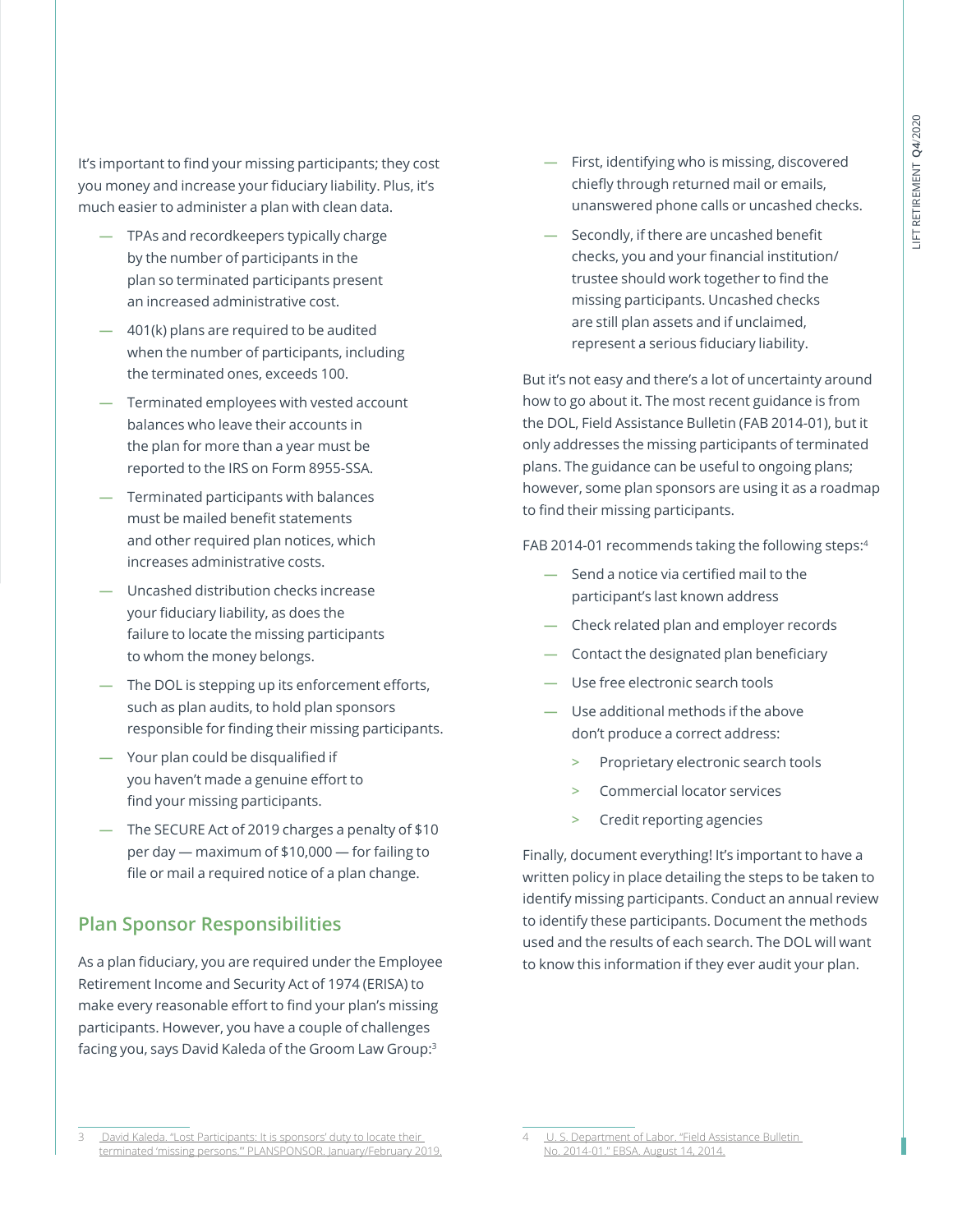# Why It's Important to **Review, Refresh** and **Revise**  Retirement Plan Documents



# $\mathsf{in}$   $\mathsf{v}$

*Reviewing retirement plan documents at least once a year helps to keep your plan performing at its peak. Here's why it's important to review and update plan documents and how we can help you avoid common mistakes and pitfalls.*

#annualplanreview #401kcompliance #fiduciary #ERISA

#### **Always a Fiduciary: An Ongoing Responsibility**

As a retirement plan fiduciary, adhering to plan documents is one of your most important roles. As a plan sponsor, you are a fiduciary to the plan. This means meaning you have an ongoing and continuous responsibility to monitor the plan, service providers, investment offerings and operations. It's your job to ensure they are being managed in the sole interest of your participants and their beneficiaries, and for the exclusive purpose of providing benefits and paying plan expenses.<sup>1</sup> Not following these standards of conduct can subject plan fiduciaries to personal liabilities. In addition, courts could take action against plan fiduciaries who breach their responsibilities. There has already been a plethora of lawsuits against plan fiduciaries in recent years.

Associate Supreme Court Justice, Stephen J. Breyer, famously submitted his verdict of the landmark Tibble v. Edison case, which set a precedent for fiduciary breach cases regarding the monitoring and selection of retirement plan investments. He stated that "… a trustee has a continuing duty — separate and apart from the duty to exercise prudence in selecting investments at the outset — to monitor, and remove imprudent, trust investments." In short, monitoring and managing your retirement plan, its investments and operations are not responsibilities to be taken lightly.

#### **Compliance Never Sleeps**

Moreover, government and regulatory agencies such as the Department of Labor are continually monitoring plan fiduciaries to make sure they are following plan documents and procedures in accordance with the Employee Retirement Income Security Act (ERISA), the law that governs employer-sponsored retirement plans. Ultimately, this puts the onus of compliance and proper plan management on you. That said, this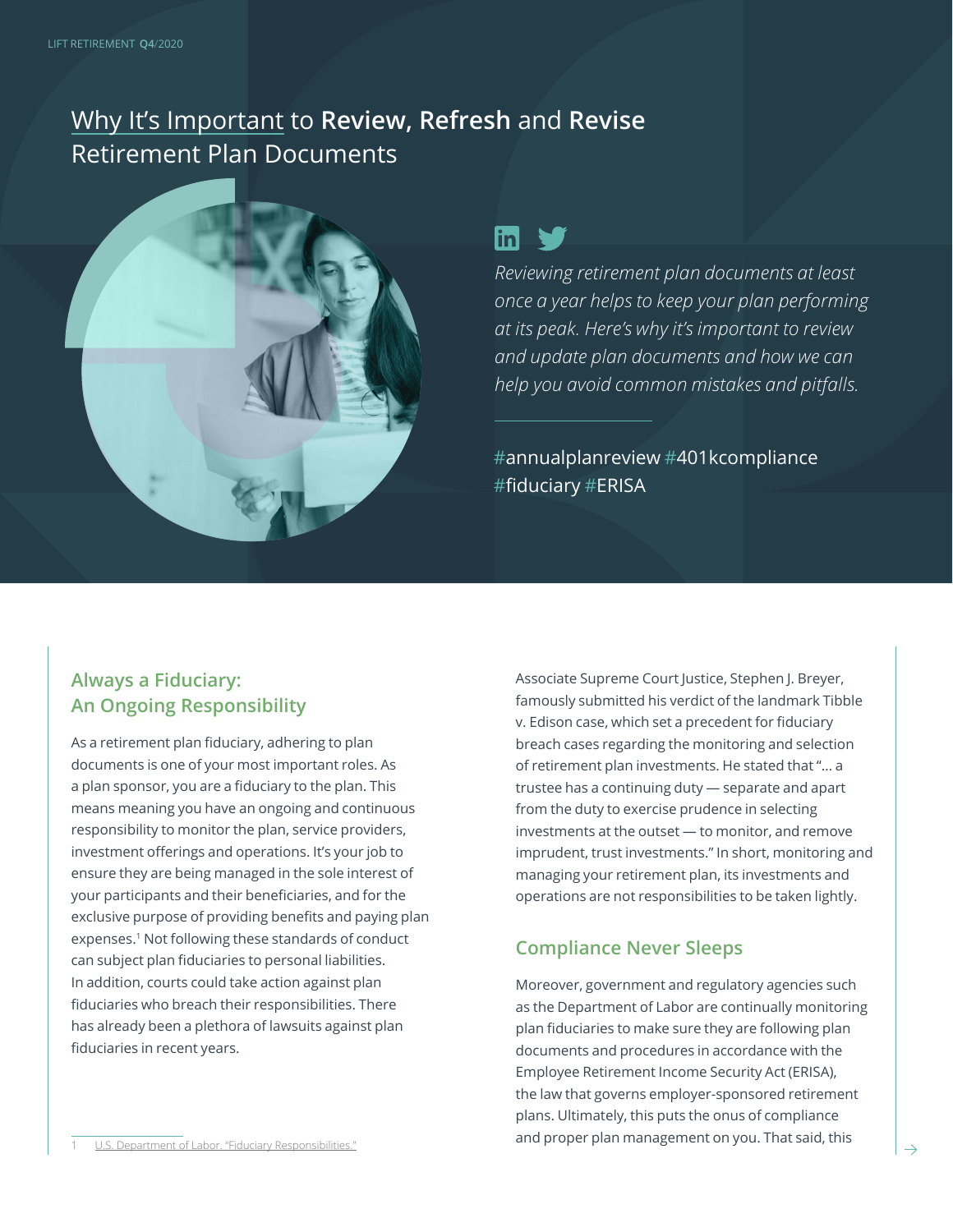is why we allocated the time and resources to develop our investment monitoring report in 2019 and why we perform regular reviews (including benchmarking) of our Clients' Plans. Our process is designed to avoid simple mistakes and follows fiduciary best practices.

Addressing six common mistakes:

- **1. Poor investment oversight.** Create an investment committee, led by a qualified financial professional and continue to hold regular investment reviews designed to ensure the plan's investment options and fees are appropriate for all participants.
- **2. Failure to conduct periodic plan reviews.** Regulations are constantly evolving and changing. Conducting a periodic plan review or benchmarking process can help ensure that plan fees are reasonable and the plan is promoting positive outcomes for participants.
- **3. Failure to take timely action.** Having knowledge of potential compliance, investment, plan fees or other significant issues, but failing to remedy them in a timely manner, can result in serious penalties or personal liability for plan fiduciaries.
- **4. Lack of an up-to-date Investment Policy Statement (IPS).** The IPS guidelines address how the plan's investment options are selected, monitored and managed. The IPS should be periodically reviewed and updated to reflect the plan's current goals. Many employers create an IPS but fail to follow or update it, putting them at risk for a breach of fiduciary duty. This is part of what drives the ongoing updates of our proprietary IPS that is used to help manage your Plan.
- **5. Lack of a proactive participant education and communication plan.** Three markers of retirement plan success are widespread participation, high savings rates and adequate investment diversification. An effective participant education and communication program can help increase deferrals and promote proper asset allocation for participants. It can also make a significant difference in your plan's success.
- **6. Not following the terms of the plan document.** It's important to make sure employees are being enrolled as they become eligible, participants are receiving the correct employer matching contributions, and loans and distributions are being handled according to the policies and procedures in the plan documents.

If you identify operational or compliance errors during your annual review — don't panic. The Internal Revenue Service (IRS) and Department of Labor (DOL) have programs to assist you in fixing mistakes. FNL, your Recordkeeper and/or your Plan's TPA can help with operational and compliance errors, too.

Keep in mind that once you've identified and corrected any plan errors, you should put processes in place to avoid future mistakes. In addition to conducting annual reviews, you should also perform regular maintenance to ensure your plan remains in good health — just like sticking to a healthy diet and exercise regimen prevent illness and performing routine tune-ups on your car keep it performing at its best.